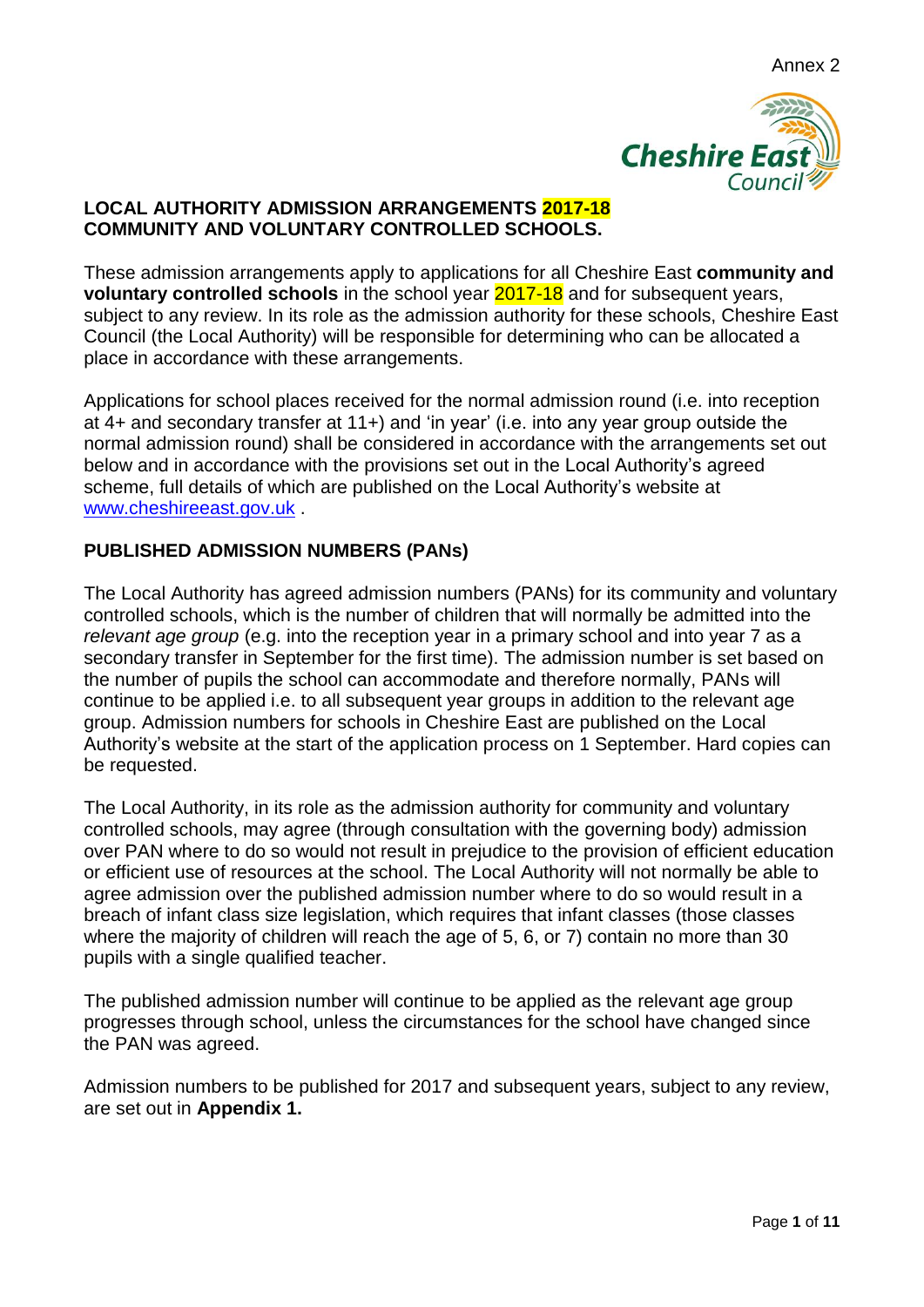### **STATEMENT of SPECIAL EDUCATIONAL NEEDS/ EDUCATION, HEALTH and CARE PLANS.**

All children whose statement of special educational needs (SEN) or Education, Health and Care (EHC) plan names the school must be admitted.

A Statement of Special Educational Need is a statement made by the local authority under Section 324 of the Education Act 1996 that specifies the special educational provision required for that child.

An Education, Health and Care plan is a plan made by the local authority under Section 37 of the Children and Families Act 2014 specifying the special education provision required for that child.

## **OVERSUBSCRIPTION CRITERIA**

Where more applications are received than there are places available, after Children with Statements of Special Educational Needs, priority for admission will be based on the Local Authority's published oversubscription criteria as follows:

### **i) 'Cared for Children' and Children who were 'Previously Cared for'.**

- A 'cared for child' is a child who is in the care of a local authority or provided with accommodation by that local authority (as defined in section 22 of the Children Act 1989).
- Children previously 'cared for' are children who were 'cared for' as defined above, but immediately after being 'cared for' became subject to an adoption, child arrangements order (formerly residence order), or special guardianship order. A child arrangements order is as an order settling the arrangements to be made as to the person with whom the child is to live under section 8 of the Children Act 1989 amended by Children and Families Act 2014. Section 14A of the Children Act 1989 defines a 'special guardianship order' as an order appointing one or more individuals to be a child's special guardian (or special guardians).
- **(ii) Siblings** pupils with brothers or sisters, step-brothers or step-sisters, foster brother or sisters, half-brothers or half-sisters, adopted brothers or adopted sisters living together as part of one household, already attending the preferred school (in years *Reception* through to *Year 10*) and expected to continue at the school in the following school year. (i.e. at the time of admission)
- **(iii) Children resident within the designated catchment area of the school.** Children will be classed within this criterion if they and their parents are resident within the area served by the school. (see notes below)
- **(iv)** Children not resident within a school's designated catchment area but attending a school nominated as a feeder/partner primary school for admissions purposes.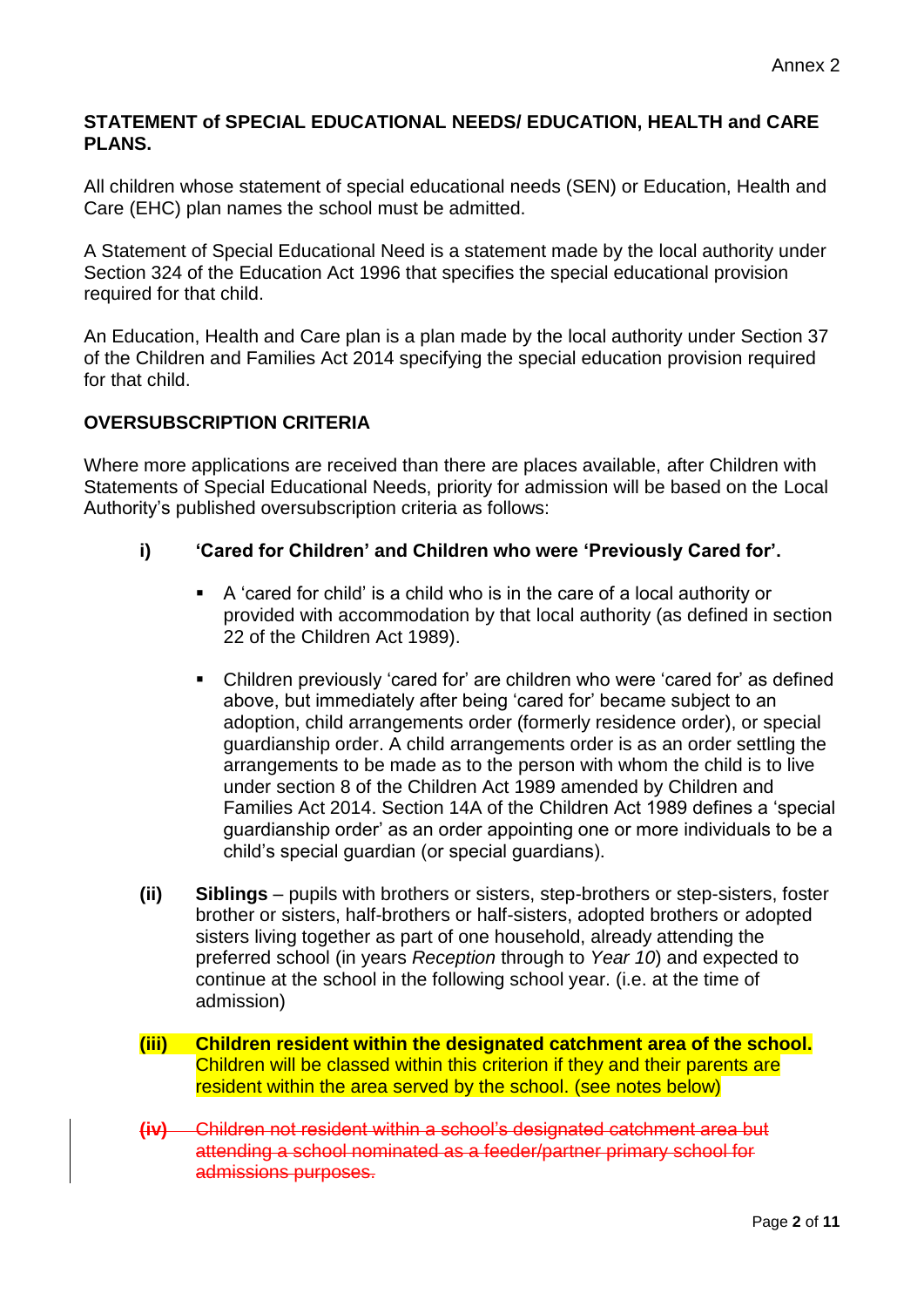- **(iv)** Children attending a school nominated as a feeder/partner primary school for admissions purposes.
- **(v) Pupils living nearest to the school** measured using an Ordnance Survey address-point system which measures straight line distances in miles from the address point of the school to the address point of the place of residence.

#### **Notes:**

Applications from families **resident overseas cannot be accepted**. The only exception to this is for families of service personnel with a confirmed posting to their area, or crown servants returning from overseas to live in that area. This is in accordance with the School Admissions Code, paragraph 2.19.

Children eligible for priority due to their attendance at a named feeder/partner primary school (criterion IV) will only remain eligible for this priority whilst on roll at the primary school. If the child leaves the school, including transferring to high school, this priority within the oversubscription criteria will no longer apply.

Where a school cannot accommodate all pupils qualifying under one of the criteria stated above, the next criteria will also be applied to determine priority for admission. For example, if a school cannot accommodate all *children resident within the catchment area (criterion iii*), the priority will be in the order of:

- Resident in the catchment area (criterion iii) attending a feeder school (iv) and living nearest to the school (v)
- Resident in the catchment area (criterion iii) not attending a feeder school (iv) and living nearest to the school (v)

All applicants within each criterion will be put into a distance order with priority being given to those that live nearest to the school, as stated in criterion v above. Where it is identified that there are a limited number of places available and the Local Authority cannot differentiate between the applications using the distance criterion (criterion v) a random allocation tie-breaker will be applied. This may be required for example, where applicants reside in the same block of flats or are children of a multiple birth living at the same address.

In the case of previously looked after children (criterion i) admission authorities may request a copy of the adoption order, residence order or special guardianship order and a written correspondence from the local authority that last looked after the child confirming that he or she was looked after immediately prior to that order being made.

Children will be considered within criterion (iii) if they and their parents are resident on the date published for the receipt of supporting documentation (see part two below). Supporting information may be requested to verify the place of residence. To ensure a fair process, administrative checks may be undertaken, which will include verifying addresses against Council Tax records.

For children of UK service personnel (UK Armed Forces) a Unit postal address or quartering area address will be accepted in advance of removal into the area, subject to official written confirmation of the address and relocation date. Preferences for the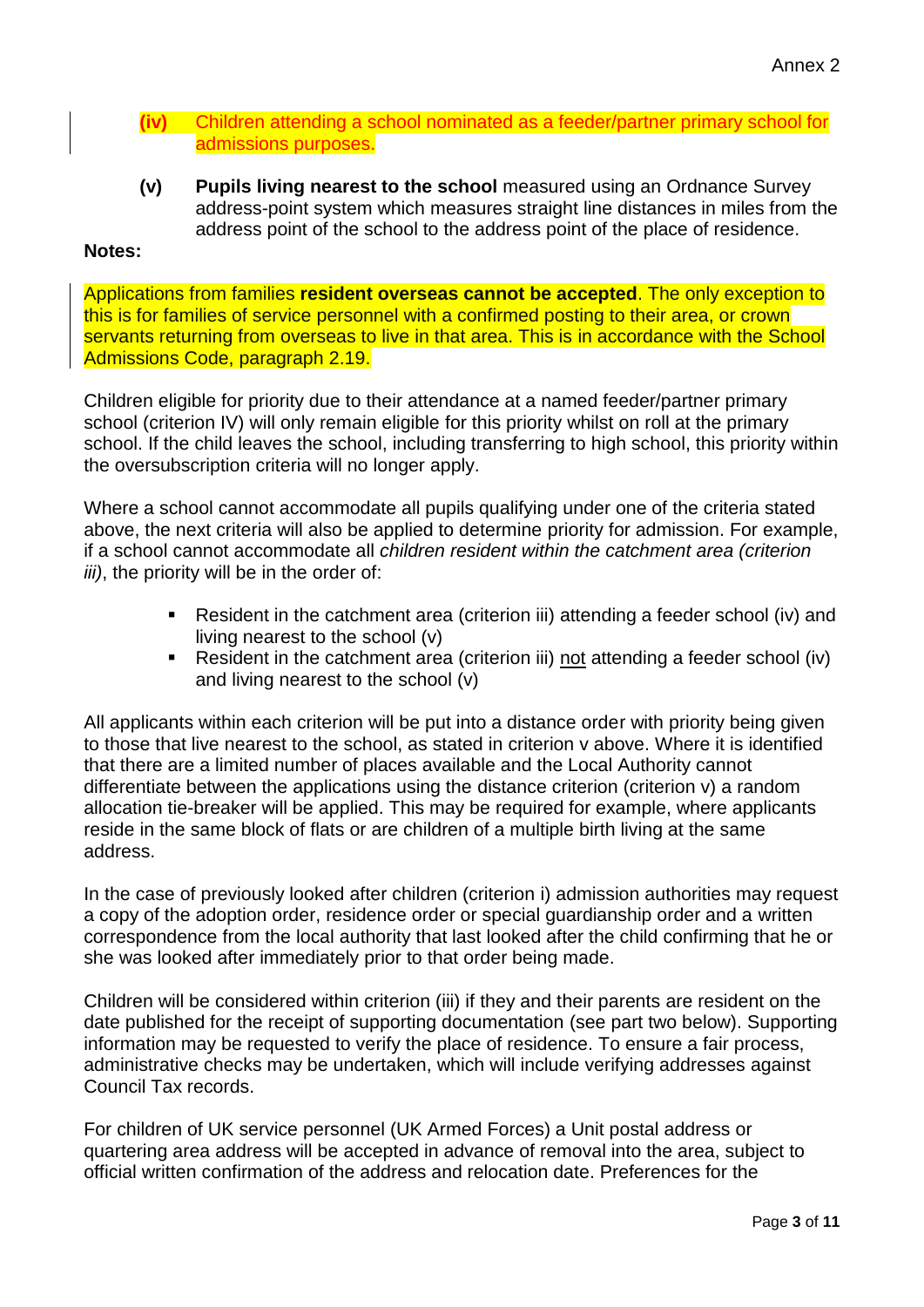catchment area school for the confirmed address will be considered under criterion iii, unless a higher criterion is applicable.

# **PARENTS WITH SHARED RESPONSIBILITY FOR A CHILD**

Where parents have shared responsibility for a child the place of residency will be determined as the address where the child lives for the majority of the week (e.g. where the child wakes up between Monday to Friday). Full details must be submitted in writing to enable the Local Authority to determine which address will be used for the purpose of admission. A panel of officers will consider the information provided. Where care is shared jointly and it is not possible to determine which parent is the principle carer and no Child Benefit is claimed, the LA will consider the primary residence as the address where the child is registered for GP purposes.

## **CHILDREN OF MULITPLE BIRTHS**

In relation to children of multiple births, exceptionally it may be necessary to offer places over the published admission number to ensure that, as far as possible, siblings (i.e. twins, triplets or children from other multiple births) can attend the same school.

### **MOVING HOUSE**

Parents must inform the Local Authority immediately of a change of address, even if details of a future change of residency were included on the application form. The Local Authority will require supporting evidence to show that the place of residency has changed as follows:

- A letter from the solicitor confirming the completion date;
- A signed rental agreement showing the start of the tenancy (in accordance with the arrangements set out in the Local Authority's Coordination Scheme)

In addition the Local Authority may request further information including copies of utility bills. Other information may be required, such as evidence of disposal of previous property. In all cases, information will be verified by officers using Council Tax records.

In respect of applications made as part of the normal admission round, (e.g. into the reception class in a primary school and into year 7 as a secondary transfer in September for the first time) information and supporting evidence must be received by the dates stated in part two of these arrangements. Satisfactory confirmation of residency at the property (as aforementioned) will result in the application being processed on the basis of the new address. Proof of residency received after the published dates will not be used to process the application, but will be used to send the decision letter/e-mail on the published offer date.

## **WAITING LISTS**

Waiting lists will only be held for the normal admission round (September admissions into the reception class and year 7) and only until the end of the autumn term. They will be held in criteria order and not on a 'first come, first served' basis. Placing a child's name on a waiting list does not affect the statutory right of appeal. Waiting lists for oversubscribed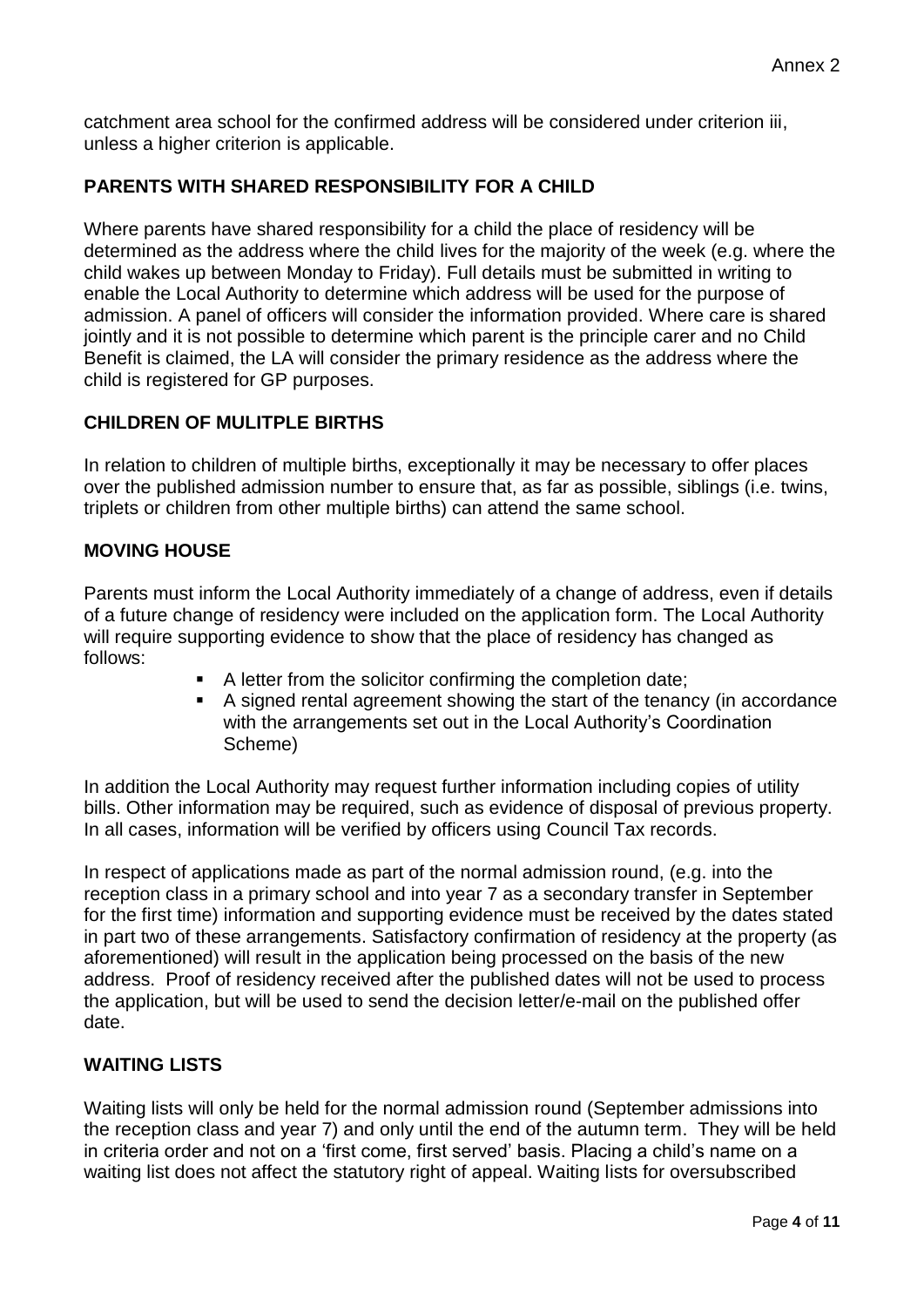schools will consist of those children whose parents have specifically requested in writing (including e-mail) that they remain on the waiting list, along with new applicants and those for whom an appeal application has been received. Vacancies will be re-allocated to children held on the school's waiting list in line with the dates published in part two of these arrangements.

# **LATE APPLICATIONS – NORMAL ADMISSION ROUND ONLY**

Late applications will be considered after all on-time applications unless the Local Authority considers that there are good reasons for the application being late, which must be stated at the time of application, i.e. exceptional medical reasons preventing an earlier application, late removal into the area. Supporting documentation **must** be provided. Where supporting documentation has been received by the dates specified in part two of these arrangements and the Local Authority has accepted reasons stated for the late application, the application will be considered as if it had been received on-time. Late applications and supporting documentation received after the dates specified will be considered after all on-time applications and in accordance with the Local Authority's Coordinated Admissions Scheme. This will apply even where the Local Authority accepts that there are good reasons for the late application and as such these applications may be disadvantaged.

## **ACCEPTING AND DECLINING PLACES**

All parents will be required to **accept or decline** the school place offered by the published date as stated in part two of these arrangements. The Local Authority reserves the right to withdraw places not accepted by this date.

### **RIGHT OF APPEAL**

Parents who are not offered a place for their child at a school stated as a preference have a right of appeal to an independent appeals panel. Parents can submit an appeal in respect of each school for which admission has been refused. For appeals against decisions on preferences for community and voluntary controlled schools, forms are available on the Local Authority's website. Hard copies can be requested. Outside the normal admissions process, completed forms should be returned to the Local Authority within 20 school days from the date of notification that the application for admission was unsuccessful.

# **REPEAT APPLICATIONS**

Repeat applications will not be considered within the same school year, unless the circumstances for the parent or school have changed significantly since the original application was made. Full details must be provided to the Local Authority for consideration.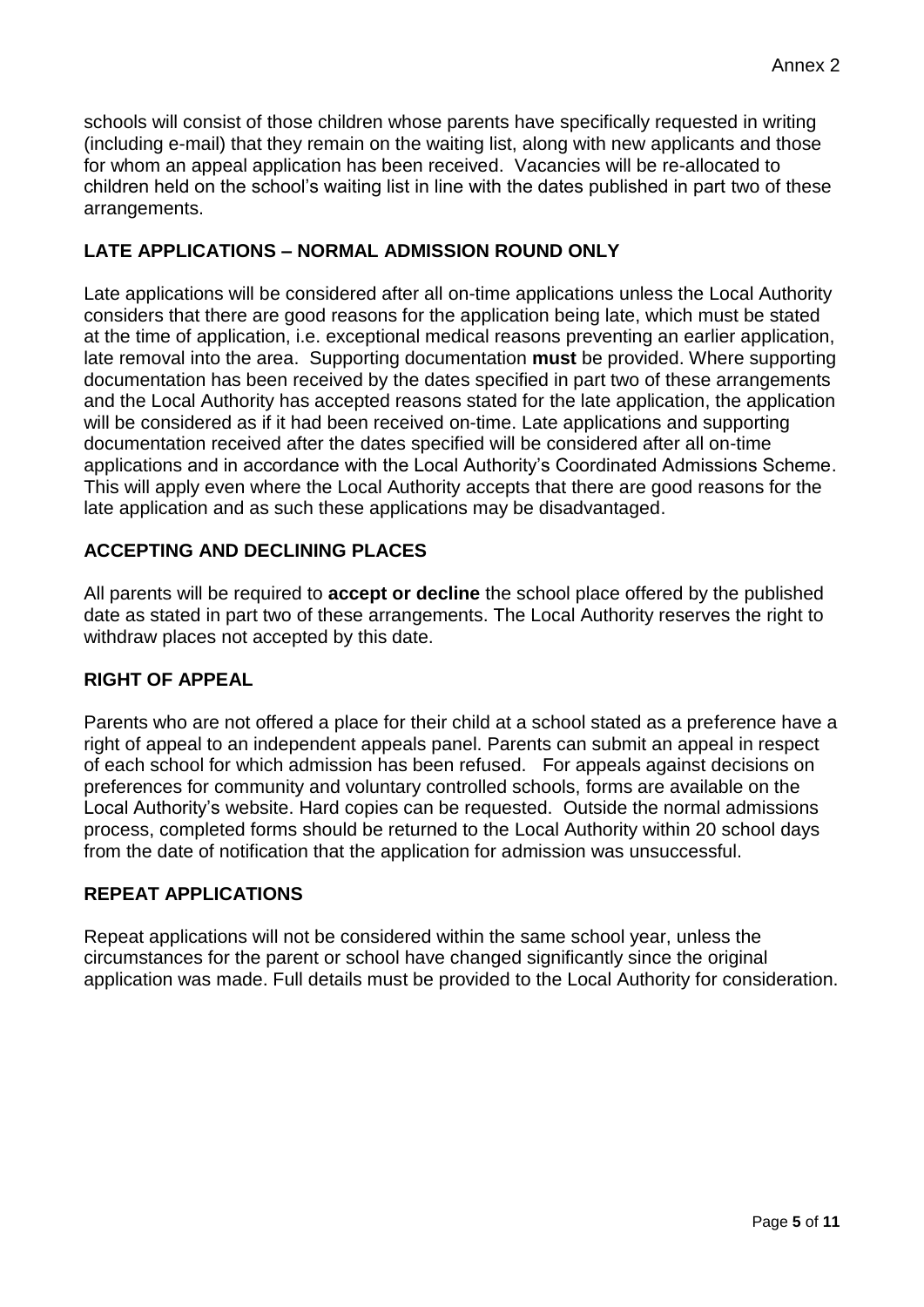# **PART TWO - TIMETABLE FOR APPLYING FOR PLACES**

| <b>Process</b>                                                                                                                                                                                                                                                        | <b>Secondary</b><br><b>Transfers</b>                                                                           | Primary<br><b>Admissions</b>                       |
|-----------------------------------------------------------------------------------------------------------------------------------------------------------------------------------------------------------------------------------------------------------------------|----------------------------------------------------------------------------------------------------------------|----------------------------------------------------|
| Application process starts                                                                                                                                                                                                                                            | 1 September 2016                                                                                               | 1 September 2016                                   |
| <b>Closing date for applications</b>                                                                                                                                                                                                                                  | 31 October 2016*                                                                                               | 15 January 2017*                                   |
| Deadline for receipt of supporting<br>documentation                                                                                                                                                                                                                   | 7 December 2016                                                                                                | 20 February 2017                                   |
| Allocations to be finalised                                                                                                                                                                                                                                           | 10 February 2017                                                                                               | 31 March 2017                                      |
| <b>Offers released</b>                                                                                                                                                                                                                                                | 1 March 2017**                                                                                                 | 18 April 2017**                                    |
| Deadline for accepting or declining places                                                                                                                                                                                                                            | <b>15 March 2017</b>                                                                                           | 3 May 2017                                         |
| <b>Waiting lists prepared, late applications</b><br>processed and vacancies allocated. Waiting<br>lists will be held in criteria order. Parents<br>offered places on this basis will be required to<br>accept or decline the place offered within 10<br>schools days. | <b>After 15 March</b><br>2017                                                                                  | After 3 May 2017                                   |
| <b>Appeals Application Deadlines</b>                                                                                                                                                                                                                                  | 30 March 2017                                                                                                  | 18 May 2017                                        |
| <b>Appeal Hearings</b>                                                                                                                                                                                                                                                | By 16 June 2017                                                                                                | By 21 July 2017                                    |
| Appeal Hearings - late Applications                                                                                                                                                                                                                                   | Within 40 days of deadline where possible,<br>or 30 school days of appeal being lodged                         |                                                    |
| Appeal Applications - 'In Year' Admissions                                                                                                                                                                                                                            | Within 20 school days from the date of<br>notification that the application for<br>admission was unsuccessful. |                                                    |
| Appeal Hearings - 'In Year' Applications                                                                                                                                                                                                                              | Within 30 school<br>days of appeal<br>being lodged                                                             | Within 30 school<br>days of appeal<br>being lodged |
| Please note: Deadline for Admission Authorities to publish<br>Appeal Timetables on their website                                                                                                                                                                      |                                                                                                                | 28 February of<br>relevant year                    |

**\*** National closing date for applications

\*\* In accordance with the School Admissions Code 2014, offers must be made on the National Offer Days, which are different for primary and secondary admissions (1 March for Primary or 16 April for Secondary) or the next working day.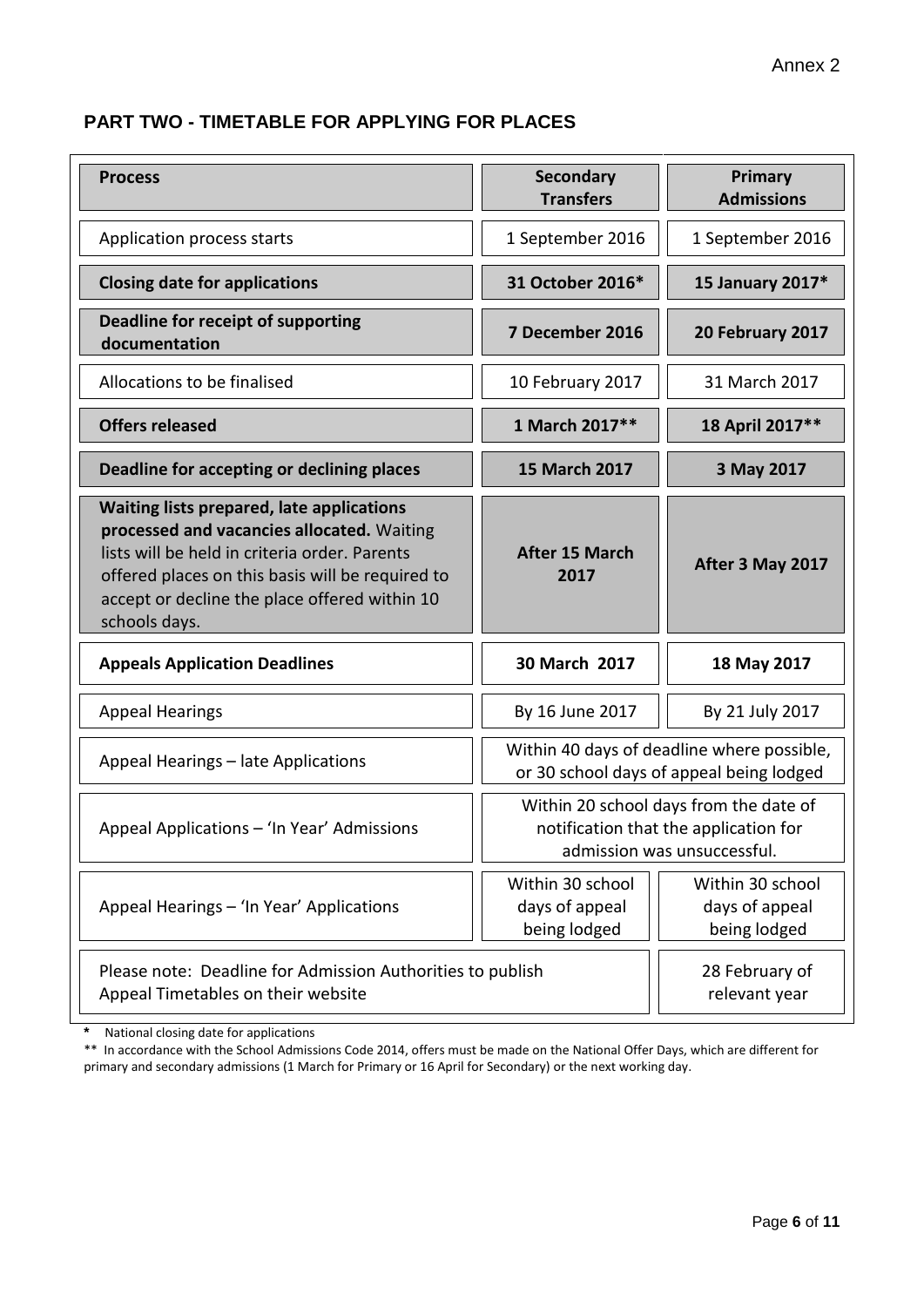# **PART THREE - SIXTH FORM ADMISSION ARRANGEMENTS**

The following admission arrangements apply to entry to the sixth form of Wilmslow High School and Poynton High School and Performing Arts College.

Pupils already on roll in the school's own year 11 are not admitted to a school's sixth form because they are already on the school roll. They move up to the 6th form from year 11. They can therefore only be refused progression to the sixth form if they fail to meet the academic criteria for progression/entry. Admissions law requires that the same academic criteria must be applied to all pupils, whether they are internal pupils seeking progression/entry or external applicants seeking admission. Schools have the choice of admitting pupils into year 12 or operating a sixth form primarily for pupils already on roll in the school. Wilmslow High School and Poynton High School and Performing Arts College have opted to admit pupils to their sixth forms from other schools.

Applications for admission to the Sixth Form of a Cheshire East school are dealt with by the school in accordance with the published admissions arrangements and not by Cheshire East Council. The schools will not interview pupils or their families for entry to year 12, although meetings may be held to provide advice on options and entry requirements for particular courses.

In the event that a course cannot be run due to low student take-up, the school may withdraw the course. This will not influence a decision to agree admission to the sixth form. In such cases, alternative courses will be offered.

# **PUBLISHED ADMISSION NUMBERS – EXTERNAL CANDIDATES ONLY**

This number relates to the admission of **external candidates only.** The admission numbers included in the table are based on an estimate of the minimum number of external candidates likely to be admitted, although it would be acceptable to exceed this if demand for available courses can be met.

| School                                          | September 2017 |
|-------------------------------------------------|----------------|
| Poynton High School And Performing Arts College | 50             |
| <b>Wilmslow High School</b>                     | 50             |

Additional places may also be offered to external candidates if the number of children transferring from the school's own year 11 is lower than planned.

### **OVERSUBCRIPTION CRITERIA**

In the event that the number of eligible applicants exceeds the number of places available, the oversubscription criteria to be applied are:

### **i) Eligible 'cared for children' and children who were previously 'cared for'.**

 A 'cared for child' is a child who is in the care of a local authority or provided with accommodation by that local authority (as defined in section 22 of the Children Act 1989).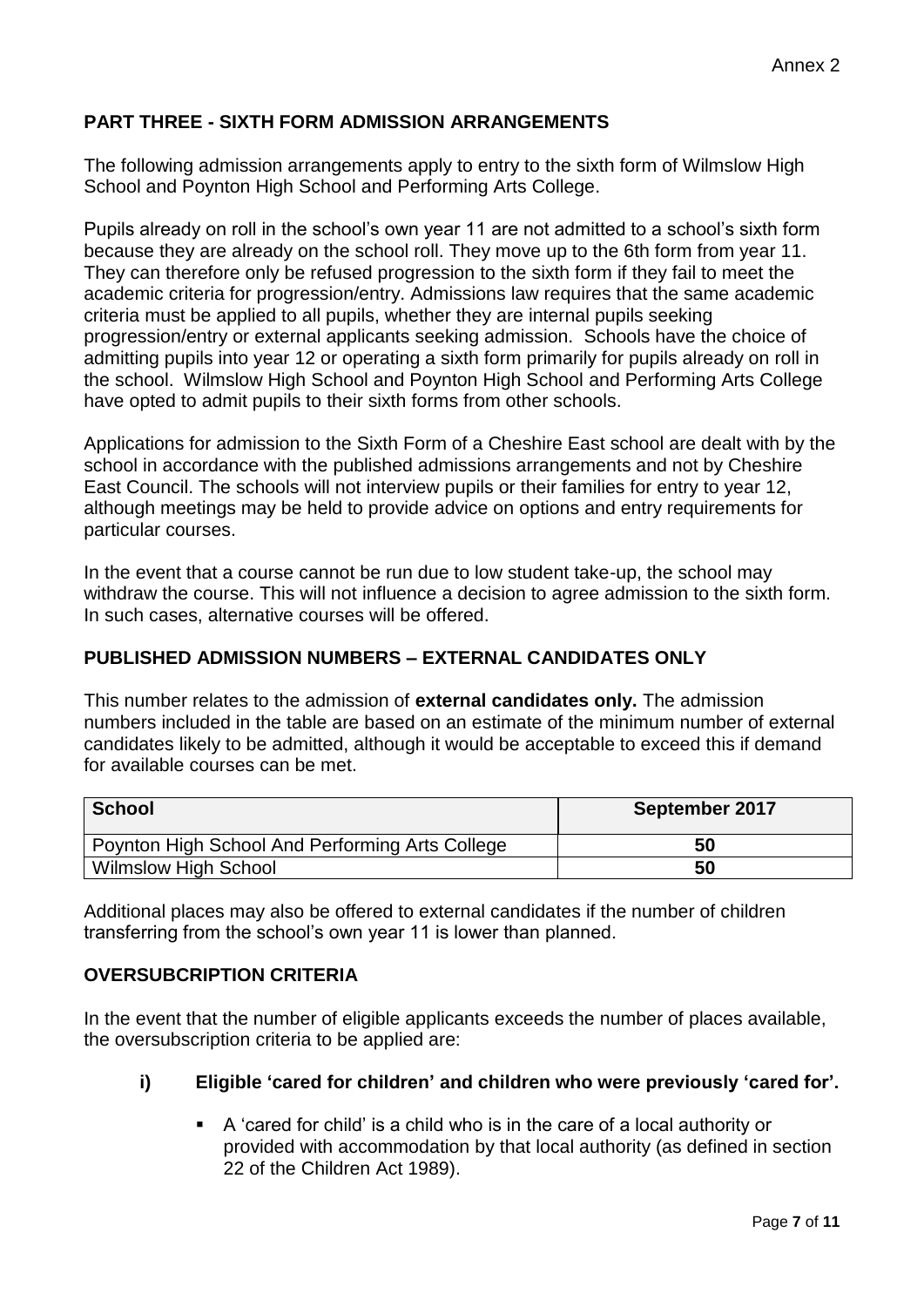- Children previously 'cared for' are children who were 'cared for' as defined above, but immediately after being 'cared for' became subject to an adoption, child arrangements order (formerly residence order), or special guardianship order. A child arrangements order is as an order settling the arrangements to be made as to the person with whom the child is to live under section 8 of the Children Act 1989 amended by Children and Families Act 2014. Section 14A of the Children Act 1989 defines a 'special guardianship order' as an order appointing one or more individuals to be a child's special guardian (or special guardians).
- **ii) Eligible pupils resident within the designated catchment area of the school.** Pupils will be classed within this criterion if they and their parents are resident within the area served by the school. (Refer to previous notes regarding Children of UK Service personnel).
- **iii)** Eligible pupils living nearest to the school measured using an Ordnance Survey address-point system which measures straight line distances in miles from the address point of the school to the address point of the place of residence.

# **NOTES**

## **An 'eligible' pupil is a pupil who has met the academic entry requirements.**

All children whose statement of special educational needs (SEN) or Education, Health and Care (EHC) plan names the school must be admitted. A Statement of Special Educational Need is a statement made by the local authority under Section 324 of the Education Act 1996 that specifies the special educational provision required for that child. An Education, Health and Care plan is a plan made by the local authority under Section 37 of the Children and Families Act 2014 specifying the special education provision required for that child.

Applications from families **resident overseas cannot be accepted**. The only exception to this is for families of service personnel with a confirmed posting to their area, or crown servants returning from overseas to live in that area. This is in accordance with the School Admissions Code, paragraph 2.19**.**

Distance criterion will be applied as a tie breaker if the number of pupils applying under criterion (ii) exceeds the number of available places. To differentiate between two equal distance measurements, a random allocation tie-breaker will be applied. This will be administered under independent supervision, in accordance with the requirements of the schools Admissions Code at paragraph 1.35.

In the case of previously looked after children (criterion i) a copy of the adoption order, child arrangement order or special guardianship order may be requested and a written correspondence from the local authority that last looked after the child confirming that the pupil was looked after immediately prior to that order being made.

For children of UK service personnel (UK Armed Forces) a Unit postal address or quartering area address will be accepted in advance of removal into the area, subject to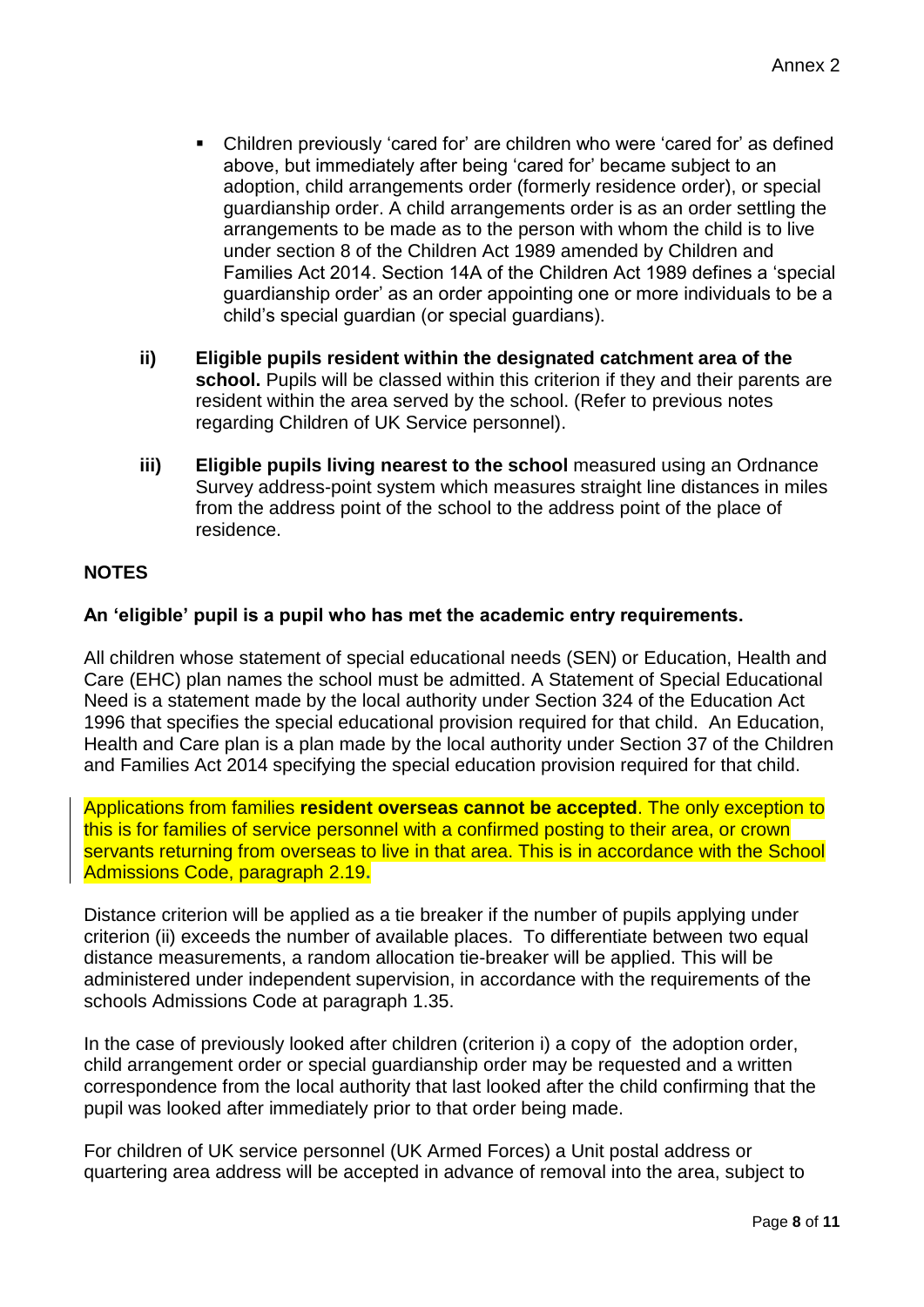official written confirmation of the address and relocation date. Preferences for the catchment area school for the confirmed address will be considered under criterion ii, unless a higher criterion is applicable.

# **PARENTS WITH SHARED RESPONSIBILITY FOR A CHILD**

Where parents have shared responsibility for a child the place of residency will be determined as the address where the child lives for the majority of the week (e.g. where the child wakes up between Monday to Friday). Full details must be submitted in writing in order that a decision can be taken on which address will be used for the purpose of admission. A panel will consider the information provided. Where care is shared jointly and it is not possible to determine which parent is the principle carer and no Child Benefit is claimed, the primary residence will be taken to be the address where the child is registered for GP purposes.

## **SIXTH FORM ADMISSION APPEALS**

Any applicant refused a place in Year 12 is entitled to make an appeal to an independent appeal panel, whether the child is already attending the school or is an external candidate.

Parents or children\* refused admission to a sixth form in a Cheshire East community or voluntary controlled school will be advised to contact the Local Authority for an appeal application form and details on the appeals process.

\*The Education and Skills Act 2008 made changes to the law relating to admissions and appeals placing a duty on local authorities to make arrangements:

a) for children to express a preference as to the school at which they wish to receive sixth-form education (i.e. secondary education suitable to the requirements of pupils who are over compulsory school age); and

b) for children who are above compulsory school age, or will be above compulsory school age by the time they start to receive education at the school, to express a preference as to the school at which they wish to receive education other than school sixth-form education.

Regulations give a corresponding right of appeal to a child who expresses a preference for a school place. This right is in addition to the rights of parents to express a preference as to the school at which they wish their child to receive education.

## **ACADEMIC ENTRY CRITERIA**

1

### **Poynton High School and Performing Arts College**

Entry to the Sixth Form requires students to have gained good qualifications in a range of subjects. **A minimum of five subjects at GCSE<sup>1</sup> at grade A\* - C are required.** These must include at least four full course GCSEs. This ensures that students have a successful

 $1$  Applicants can request consideration of equivalent qualifications, for example IGCSE.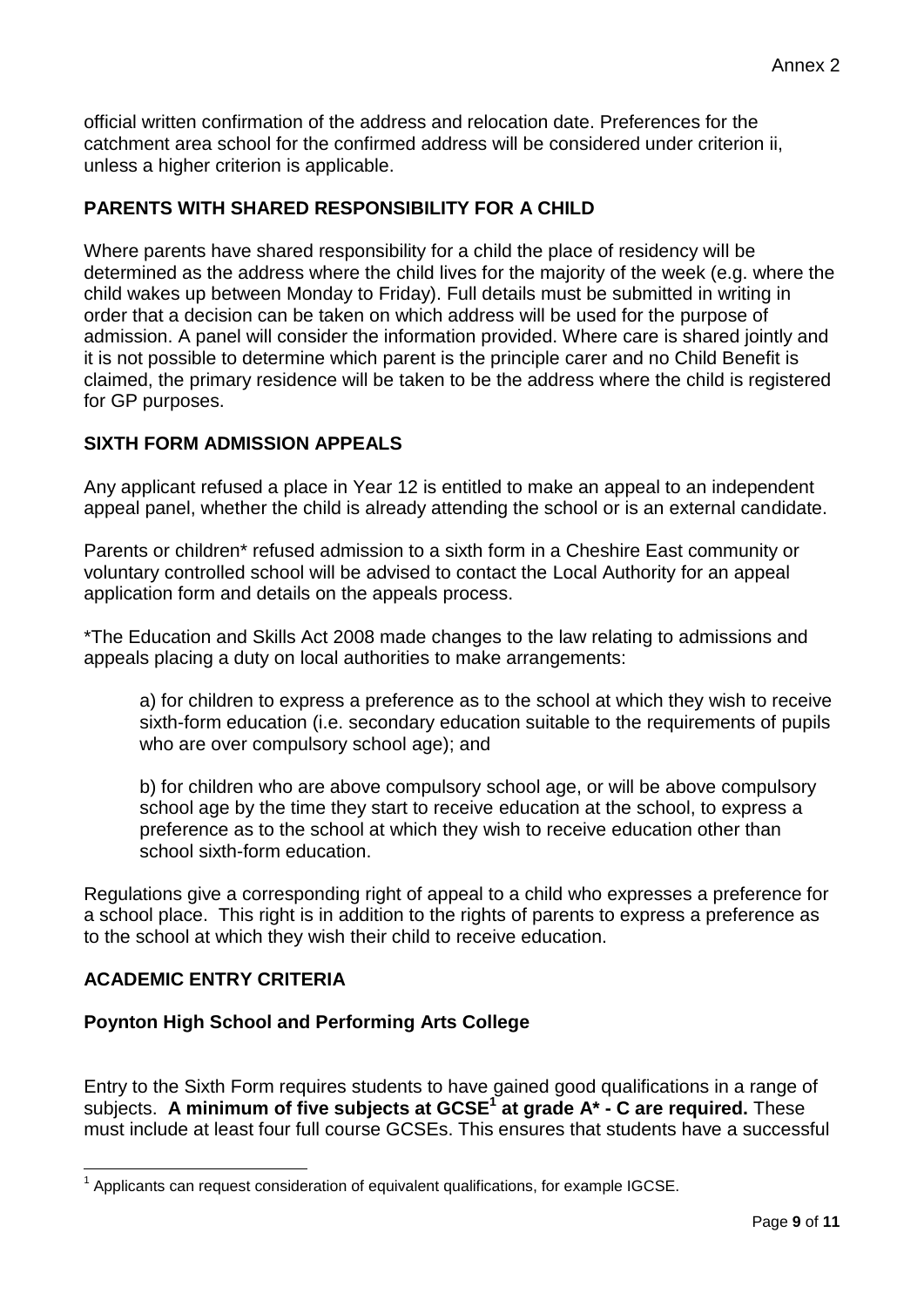background in a range of academic subjects. Where students have followed a GCSE equivalent course which leads to more than two passes in one subject, passes in four additional full course GCSE subjects are required.

**A final decision on admission to the Sixth Form cannot take place until the student's results are known**. Sixth Form offers will therefore be conditional upon gaining the minimum academic entry criteria, as stated above. This will be made explicit at the time of offer.

Most students follow a four subject programme of courses in Year 12. Individual subjects require a specific level of attainment. This applies to all eligible students, whether transferring to the sixth form from year 11 or as an admission from another school. Eligible students are therefore advised that even if they are offered a place in the sixth form having achieved the academic entry criteria, they will only be able to study their preferred subjects if they meet the specific level of attainment required for that course. Courses are reviewed annually to take into account any changes in education legislation, availability of courses and required attainment levels and therefore, students and parents are advised to consider the information published by the school at the start of the application process.

Any eligible student that enters the sixth form who fails to meet the specified grade in their chosen subjects will, where practicable, be offered an alternative course or offered a referral to an alternative post 16 education provider that may be able to offer their preferred course of study.

## **Wilmslow High School**

Wilmslow High School offers a range of level 3 courses ('A' level or BTEC – which includes BTEC Level 3 Extended Diploma in Sport, Performance and Excellence). In order to ensure that students enrol on courses that they will be able to complete and in which they will gain success, academic entry criteria has been set for all students. This includes those seeking to transfer to the sixth form from year 11 and students new to the school.

Entry to the Sixth Form requires students to have gained good qualifications in a range of subjects. **A minimum of five subjects at GCSE<sup>2</sup> at grade A\* - C are required.** These must include at least four full course GCSEs. This ensures that students have a successful background in a range of academic subjects. Where students have followed a GCSE equivalent course which leads to more than two passes in one subject, passes in four additional full course GCSE subjects are required.

**A final decision on admission to the Sixth Form cannot take place until the student's results are known**. Sixth Form offers will therefore be conditional upon gaining the minimum academic entry criteria, as stated above. This will be made explicit at the time of offer.

Individual subjects require a specific level of attainment. This applies to all eligible students, whether transferring to the sixth form from year 11 or as an admission from another school. Eligible students are therefore advised that even if they are offered a place in the sixth form having achieved the academic entry criteria, they will only be able to study their preferred

 2 Applicants can request consideration of equivalent qualifications, for example IGCSE.